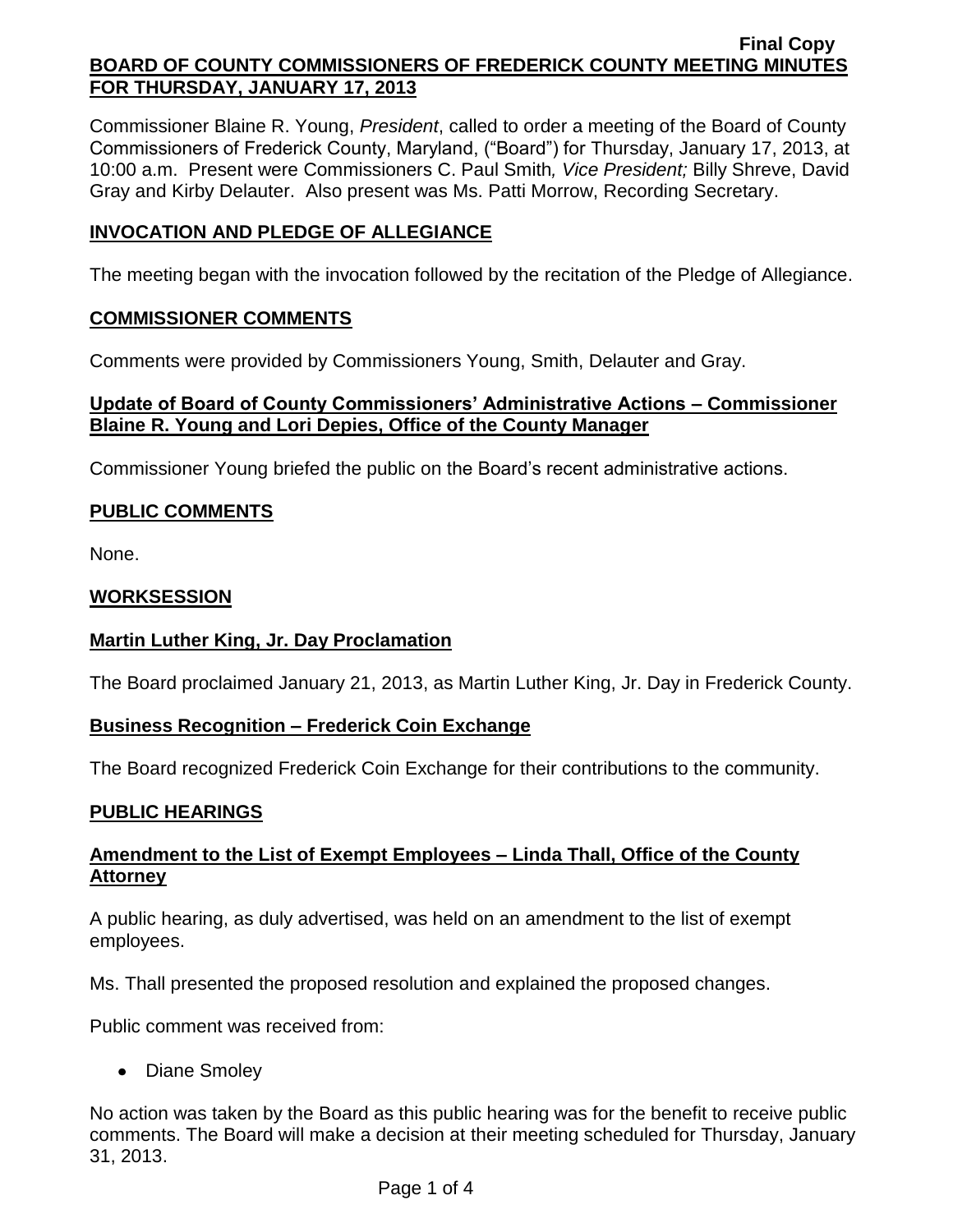#### **2012 Changes to the Standard Details for Water Mains, Sanitary Sewers and Related Structures – Rod Winebrenner and Robert Creighton, Utilities and Solid Waste Management Division**

A public hearing, as duly advertised, was held on the changes to the Standard Details for water mains, sanitary sewers and related structures.

Mr. Winebrenner and Mr. Creighton briefed the Board on the revised and updated Standard Details which provide design engineers and contractors with a clear understanding of what is expected for numerous items of water and sewer infrastructure.

Mr. Kevin Demosky, Utilities and Solid Waste Management Division, contributed to the discussion.

Public comment was received from:

John Mazelon, Frederick County Building Industry Association

Commissioner Delauter requested adding notes to several of the details.

Ms Kathy Mitchell, Office of the County Attorney, commented on the notes.

The public hearing record was closed and staff was requested to add the notes to the original document and bring back the revised document to the Board during their meeting on Thursday, January 24.

#### **WORKSESSION**

### **Business Updates – Helen Riddle, Community Development Division**

Ms. Riddle updated the Board on business activity in Frederick County.

### **Appointments/Reappointments to Boards/Commissions – Joyce Grossnickle, Office of the County Manager**

#### Commissioner for Women

There was no public comment.

*Motion to appoint Ms. Cynthia Miller to fill an unexpired term to expire June 30, 2015, and to appoint Ms. Veralynn Morris to fill an unexpired term to expire June 30, 2013, and for a full three-year term to take effect July 1, 2013, and to expire June 30, 2016 – Passed 5-0.*

| <b>COMMISSIONERS</b> | <b>MOTION</b> | <b>SECOND</b> | <b>YES</b>                | <b>NO</b> | <b>ABSTAIN</b> | <b>NOT PRESENT</b> |
|----------------------|---------------|---------------|---------------------------|-----------|----------------|--------------------|
| Young                |               |               |                           |           |                |                    |
| <b>Smith</b>         |               |               |                           |           |                |                    |
| <b>Shreve</b>        |               |               | ~                         |           |                |                    |
| Grav                 |               |               | ,,                        |           |                |                    |
| <b>Delauter</b>      |               |               | $\ddot{\phantom{1}}$<br>~ |           |                |                    |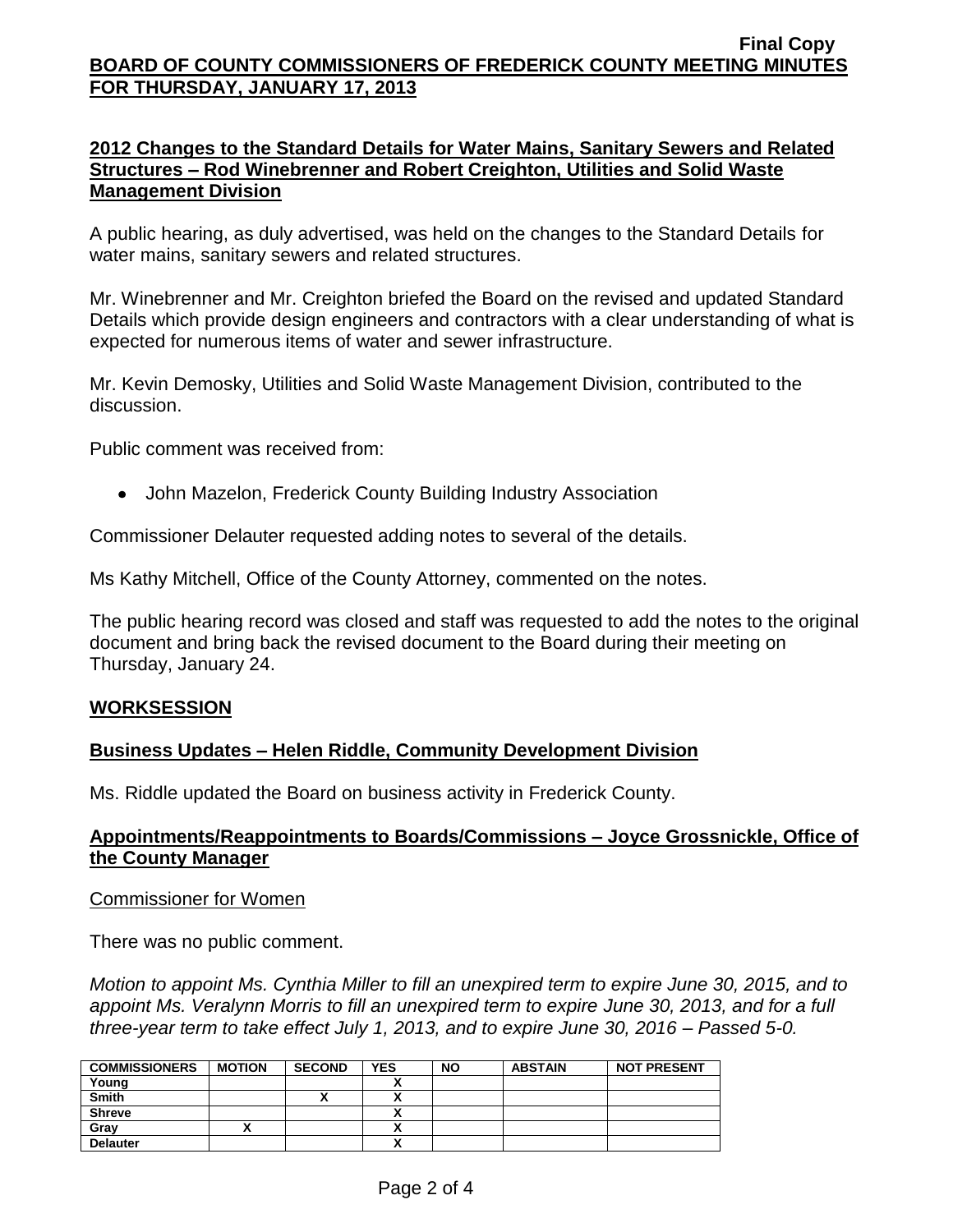Mental Health Management Agency (MHMA) Board of Directors

Public comment was received from:

Robert Pitcher, MHMA

*Motion to appoint Ms Suzanne Morris to fill an unexpired term to expire June 30, 2014, to appoint Pastor Ken Walker to fill an unexpired term to expire June 30, 2015 and to appoint Mr. Stephen Wilhide to fill an unexpired term to expire June 30, 2014 – Passed 5-0.*

| <b>COMMISSIONERS</b> | <b>MOTION</b> | <b>SECOND</b> | <b>YES</b> | <b>NO</b> | <b>ABSTAIN</b> | <b>NOT PRESENT</b> |
|----------------------|---------------|---------------|------------|-----------|----------------|--------------------|
| Young                |               |               |            |           |                |                    |
| <b>Smith</b>         |               |               |            |           |                |                    |
| <b>Shreve</b>        |               |               |            |           |                |                    |
| Gray                 |               |               |            |           |                |                    |
| <b>Delauter</b>      |               |               | n          |           |                |                    |

Transportation Services Advisory Council

There was no public comment.

*Motion to appoint Ms. Lacee Fogle to serve as a community agency representative and fill an unexpired term to expire June 30, 2014 – Passed 5-0.*

| <b>COMMISSIONERS</b> | <b>MOTION</b> | <b>SECOND</b> | <b>YES</b> | <b>NO</b> | <b>ABSTAIN</b> | <b>NOT PRESENT</b> |
|----------------------|---------------|---------------|------------|-----------|----------------|--------------------|
| Young                |               |               |            |           |                |                    |
| <b>Smith</b>         |               |               |            |           |                |                    |
| <b>Shreve</b>        |               |               |            |           |                |                    |
| Gray                 |               |               |            |           |                |                    |
| <b>Delauter</b>      |               |               | A          |           |                |                    |

### **ADMINISTRATIVE BUSINESS**

### **Request to Increase a Vacant .50 FTE School-based Occupational Therapist Position to a .82 FTE – Dr. Monica Grant, Health Services Division**

Dr. Grant and Dr. Barbara Brookmyer, Health Services Division, commented on the request.

*Motion to increase a vacant .5FTE Occupational Therapist position to .82FTE and in FY 2014 reduce a Physical Therapist position from 1.0FTE to .91FTE – Passed 5-0.*

| <b>COMMISSIONERS</b> | <b>MOTION</b> | <b>SECOND</b> | <b>YES</b>               | <b>NO</b> | <b>ABSTAIN</b> | <b>NOT PRESENT</b> |
|----------------------|---------------|---------------|--------------------------|-----------|----------------|--------------------|
| Young                |               |               |                          |           |                |                    |
| Smith                |               |               | ~                        |           |                |                    |
| <b>Shreve</b>        |               |               |                          |           |                |                    |
| Gray                 |               |               | v                        |           |                |                    |
| <b>Delauter</b>      |               |               | $\overline{\phantom{a}}$ |           |                |                    |

# **Legislative Issues – John Mathias, Office of the County Attorney and Ragen Cherney, Office of the County Manager**

Mr. Mathias and Mr. Cherney briefed the Board on the issues before the Frederick County delegation members.